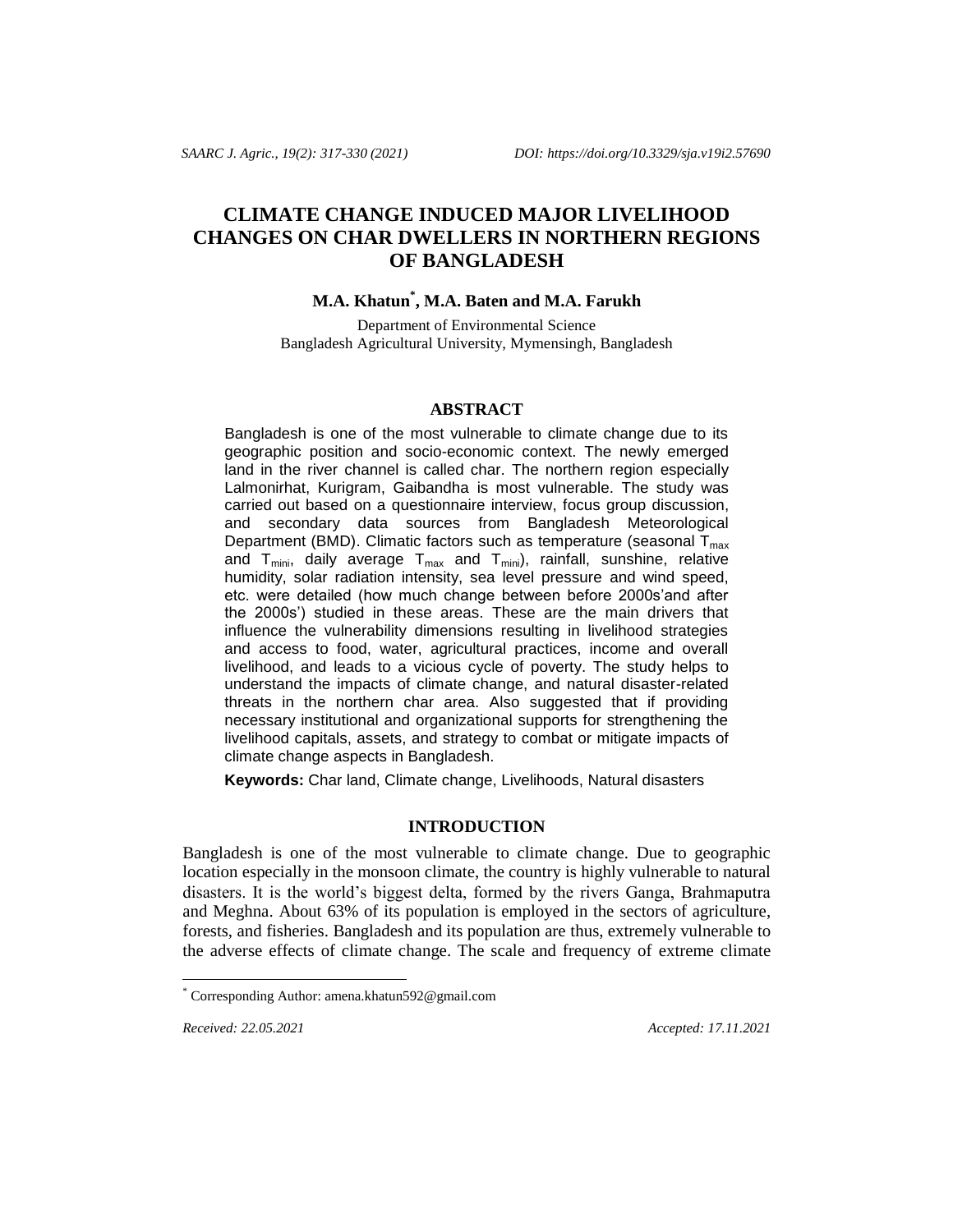events have been steadily increasing, making survival difficult and expensive (Government of Bangladesh, Ministry of Environment and Forest, 2005). In general, char-lands are islands that adjoin rivers, but which are unshielded from the mainlands. Several sources (Mondal et al., 2015; Paul and Islam, 2015; Islam and Hossain, 2014; Kelly and Chowdhury, 2002) mentioned that 4-5% of Bangladesh's total population of 160 million live in the chars, which cover approximately 7200  $km^2$ .

The char lands in Bangladesh are often perceived as a zone of multiple vulnerabilities (Paul and Islam, 2015). Among the different agro-ecological zones and hydrological regions of the country, the chars are particularly vulnerable to natural hazards, such as floods, erosion and drought, low and unstable land, remoteness from the mainland areas, and absence of extension and support services (Mondal et al., 2015). It is also evident that scarce rainfalls, excessive rainfalls, high temperatures, and delayed rains have a significant contribution to the crop-related changes in Bangladesh such as planting a higher-yielding, short duration, and drought-tolerant variety (Wood et al., 2014). The human distress, however, resulting from reduced crops and livestock production is widespread in low-lying regions. A large number of populations remain food insecure, social, immoral, and political instability, and insecurity pushed them to a vicious cycle of poverty. This is primarily the outcome of poor food access resulting from unequal land distribution, low agricultural wages, and the impact of natural disasters. The Government of Bangladesh (2011) has also acknowledged an information gap regarding the likely impacts of climate change and has highlighted the need to identify the most vulnerable sectors and geographical areas. The char people claimed that low access to food, water, and health amenities and fragile social network are the core drivers of livelihood venerability in the char land, as well as inadequate access to agriculture and nonagricultural property, and money (Hossain et al., 2020).

This current research has made an endeavor to assess the evolving risk to char livelihoods resulted from rapid climate variability. Hence, improved technology and infrastructures, strengthening social supports, and diversification of people's activities and assets can uplift livelihood opportunities (Ellis et al., 2000; Reed et al., 2013).

### **MATERIALS AND METHODS**

#### **Study area**

A total of 23.27% area covering the northern regions of Bangladesh is situated in the Tista and Jamuna basin and contains many tributaries of these, especially Lalmonirhat, Kurigram, Gaibandha, and other districts. According to the Department of Agriculture Extension (DAE), there are  $(127 + 300 + 91) =$  total 518 char's in these districts.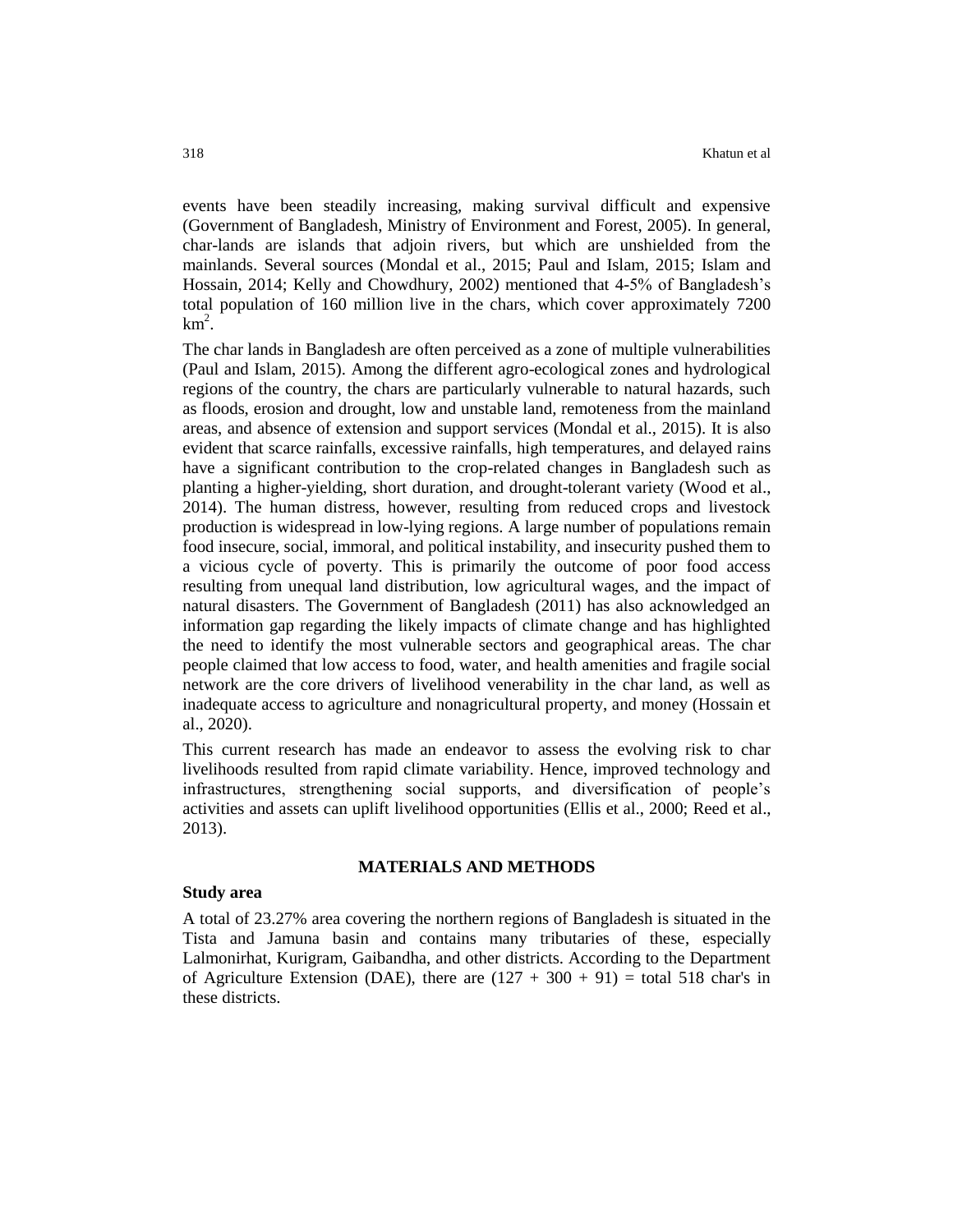### **Data collection**

Primary data were collected from 400 Participants among three districts char. Various Govt. and non-Govt departments/stakeholders/service providers, staff, beneficiaries, and other relevant stakeholders were directly and indirectly associated with livelihood and climate-related issues from August 2019 to March 2020. Secondary data were collected from different journals, reports, research papers, websites, government, and non-government organizations. Various problems caused by climate change were measured by A. Income: a. Agricultural sources, b. Nonagricultural sources; B. Food security (availability of nutritious food every month of the year); C. Welfare (Table 1). In each condition 1 to 5 scale used both currently and 15 years ago.

|  | Table 1. Changes in livelihood status among the various problems caused by |  |  |  |  |
|--|----------------------------------------------------------------------------|--|--|--|--|
|  | climate change were measured by                                            |  |  |  |  |

|                                                                                |                                       |                                    |                             |                    | <b>Different time conditions</b>                  |                                         |                                    |                           |                      |                                      |  |
|--------------------------------------------------------------------------------|---------------------------------------|------------------------------------|-----------------------------|--------------------|---------------------------------------------------|-----------------------------------------|------------------------------------|---------------------------|----------------------|--------------------------------------|--|
| A. Income                                                                      |                                       |                                    | Currently                   |                    |                                                   | 15 years ago                            |                                    |                           |                      |                                      |  |
|                                                                                | $good =$<br>Very                      | $good =$<br>fairly                 | Good<br>$\tilde{v}$         | $Bad=4$            | $bad = 5$<br>very                                 | $good=$<br>Very                         | $good =$<br>fairly<br>$\sim$       | Good<br>ျ                 | bad<br>$\frac{1}{2}$ | $bad = 5$<br>very                    |  |
|                                                                                | a.                                    |                                    |                             |                    | Agricultural sources, b. Non-agricultural sources |                                         |                                    |                           |                      |                                      |  |
|                                                                                |                                       |                                    |                             |                    |                                                   | The amount of food at different times   |                                    |                           |                      |                                      |  |
| <b>B.</b> Food                                                                 | Currently                             |                                    |                             |                    |                                                   |                                         |                                    | 15 years ago              |                      |                                      |  |
| security<br>(availability of<br>nutritious food<br>every month of<br>the year) | availability than<br>$need=1$<br>More | $a$ vailability $=$ 2<br>Necessary | availability than<br>Less   | Very little=4      | Absolutely<br>$not=5$                             | availability than<br>$need = 1$<br>More | $a$ vailability $=$ 2<br>Necessary | availability thar<br>Less | Very little=4        | Absolutely<br>$not=5$                |  |
|                                                                                |                                       |                                    |                             |                    | Satisfaction levels at different times            |                                         |                                    |                           |                      |                                      |  |
|                                                                                |                                       |                                    | Currently                   |                    |                                                   |                                         | 15                                 | years ago                 |                      |                                      |  |
| C. Welfare                                                                     | satisfying=1<br>Extremely             | satisfactory=2<br>Fairly           | Satisfactory=<br>$\epsilon$ | Disappointing<br>4 | frustrating=5<br>Extremely                        | satisfying=1<br>Extremely               | satisfactory=2<br>Fairly           | Satisfactory=<br>$\sim$   | Disappointing<br>4   | ${\rm frust rating}$ =5<br>Extremely |  |

### **Data analysis**

The data obtained from the questionnaire method is processed with the use of simple mathematical tools as well as statistical Package for the Social Sciences (SPSS, version 25) for graphs and charts and MS Excel (2019). 3D Paint and Adobe Illustrator were used to process data into necessary information.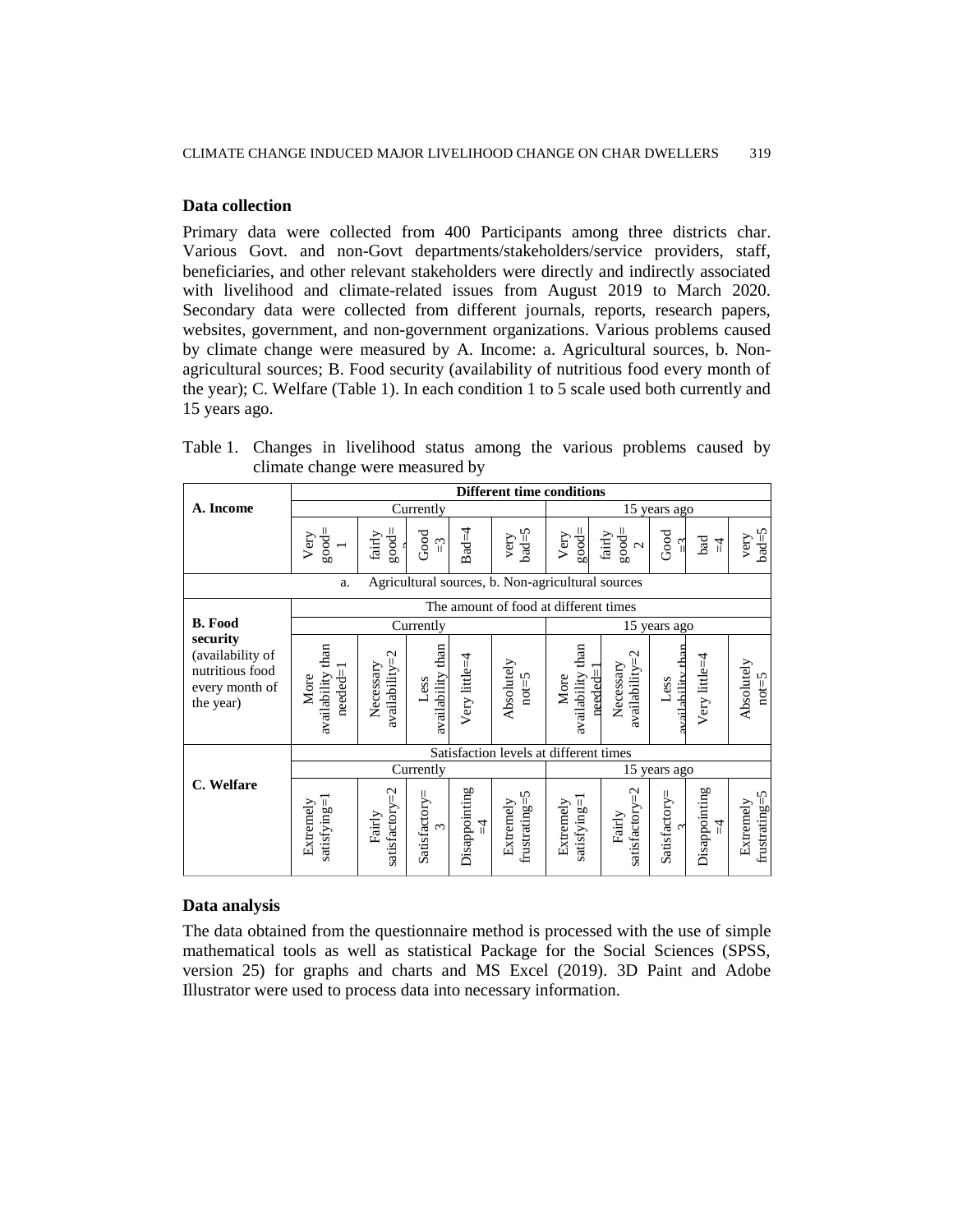#### **RESULTS AND DISCUSSION**

#### **Types of climate change and natural disaster-related threats**

In the study area, to know the types of climate change and natural disasters related threats, the current research investigated the major climatic factors such as temperature (seasonal  $T_{\text{max}}$  and  $T_{\text{min}}$ , daily average  $T_{\text{max}}$  and  $T_{\text{min}}$ ), rainfall, sunshine, solar radiation intensity, sea level pressure and wind speed, etc (how much change between before 2000s' and after the 2000s').

#### **Changes in temperature**

Temperature data from the Bangladesh Meteorological Department (BMD) over the period 1970–2019 shows that the increasing trend of seasonal maximum temperatures is mainly due to increasing autumn and winter maximum temperatures of about an average difference of  $7^{\circ}$ C. Spring and summer average maximum temperatures increased as well, but only by about  $2-3$ °C (Figure.4a). Whereas seasonal minimum temperatures trend in winter has increased by  $\approx 2^{\circ}C$  and differences between seasonal autumn and winter minimum temperatures of about  $13^{\circ}$ C (Fig.1).



Figure 1. The figure shows a variation in (a) seasonal average  $T_{\text{max}}$ , (b) seasonal average  $T_{min}$ , (c) daily mean  $T_{max}$ . and (d) daily mean  $T_{ermin}$ . before the 2000s'and after the 2000s' century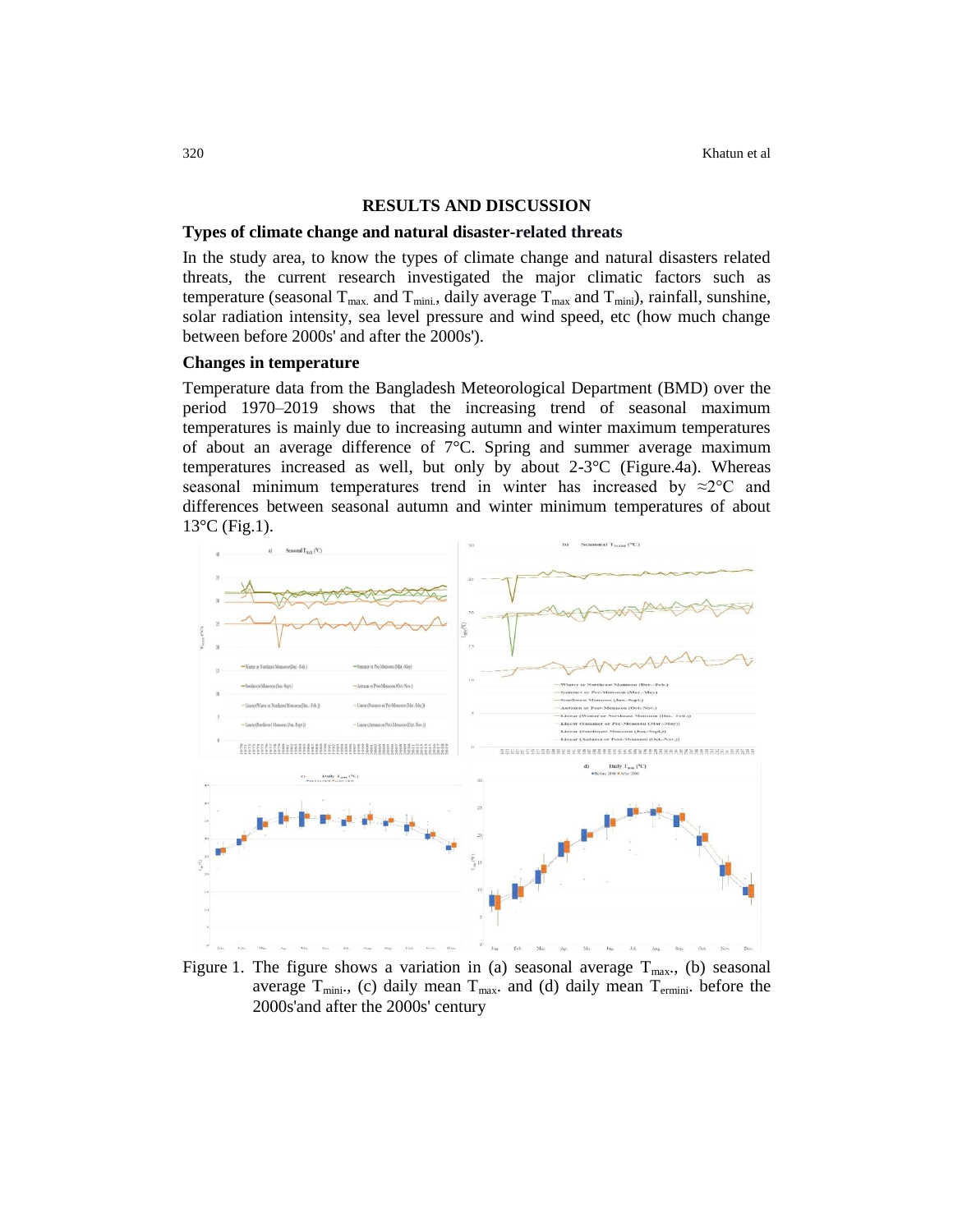### **Changes in relative humidity**

The daily average relative humidity was found to gradually decrease after the 2000s' century in Rangpur division (Figure 5a). Meteorological daily relative humidity (%) data shows that in winter (Dec-Jan) 0.351 (%) differences, monsoon (Jun-Sep) 1.706 (%) differences and post-monsoon (Oct–Nov) 2.14 (%) differences between before 2000s' century and after 2000s' century, whereas in pre-monsoon (Mar-May) 1.632 (%) increase from (BMD) in Rangpur division.

#### **Changes in sunshine hours**

The decreasing rate of daily average sunshine (hours) was recorded after the '2000s' century in Rangpur division. Meteorological daily sunshine hours (Fig. 2) data shows that in winter (Dec-Jan) 1.789 hours differences, pre-monsoon (Mar-May) 0.906 hours differences and post-monsoon (Oct–Nov) 0.831 hours differences between before 2000s' century and after 2000s' century, whereas in monsoon (Jun-Sep) 0.307 hours differences i.e., similar or near about half hours decreasing rate from (BMD) in Rangpur division.



Figure 2. The figure shows a variation in (a) relative humidity (%) and (b) sunshine (hours) from 1970 to 2019 in Rangpur division

### **Changes in rainfall pattern**

Table 2 shows the recorded change in precipitation for the last 50 years. The mean annual precipitation in Rangpur division from 1970 to 2019 is 175.60 mm from (BMD), the monsoon precipitation has seen an increase over time, especially from the '80s to the 90s'. The data also show that there has been an increase in the total annual precipitation in the '2000s' century and that was due to increased precipitation in the Pre-monsoon, monsoon, and Post monsoon, while the pre-and post-monsoon periods have been dryer than in the '2010s to 2019s' (Bhatta, 2015).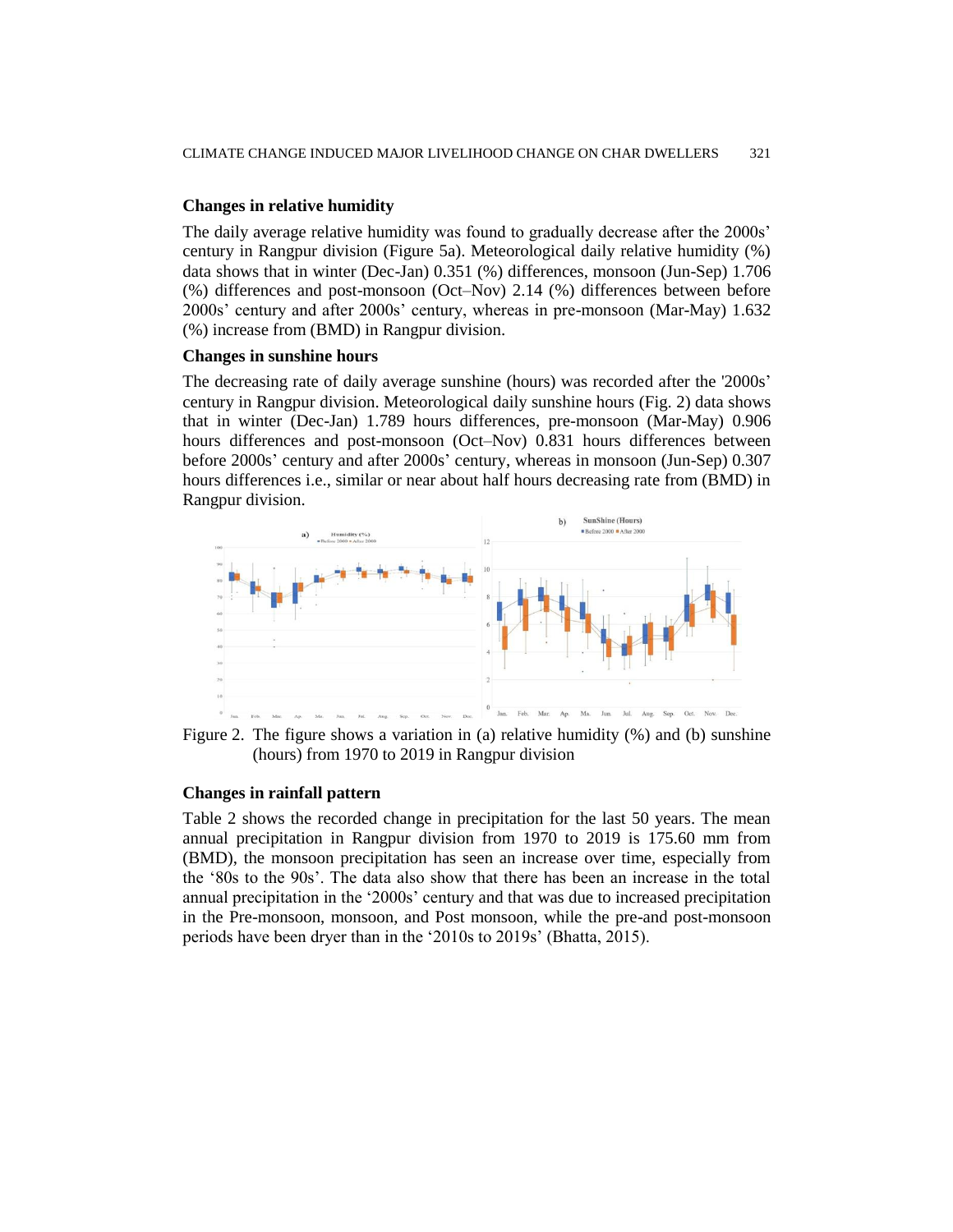| Range (in<br>years) | Average<br>annual | Winter<br>(Dec-Feb) | Pre-monsoon<br>(Mar-May) | Monsoon<br>$(Jun-Sep)$ | Post-monsoon<br>$(Oct-Mov)$ |
|---------------------|-------------------|---------------------|--------------------------|------------------------|-----------------------------|
| 1970-79             | 160.819           | 6.57                | 105.67                   | 360.5                  | 68.75                       |
| 1980-89             | 193.434           | 11.33               | 145.5                    | 476.1                  | 63.2                        |
| 1990-99             | 185.833           | 11.23               | 119.83                   | 413.05                 | 92.3                        |
| 2000-2009           | 192.85            | 7.6                 | 156.53                   | 388.175                | 134.55                      |
| 2010-2019           | 145.0746          | 4.96                | 132.03                   | 312.83                 | 39.29032                    |

Table 2. Changes in average rainfall patterns (in mm) from 1970 to 2019 in Rangpur division

#### **Changes in wind speed**

The daily average wind speed was found to gradually increase after the 2000s' century in the Rangpur division (Fig. 3). Meteorological daily wind speed data shows that in winter (Dec-Jan) 0.91204 m/s and post-monsoon (Oct-Nov) 0.796341 m/s differences increase between before 2000s' century and after 2000s' century from (BMD) in Rangpur division.

### **Changes in solar radiation intensity**

The daily average solar radiation intensity was found to gradually decrease after the 2000s' century in Rangpur division (Figure 6b). Meteorological daily solar radiation data shows that in winter (Dec-Jan) (16.35 21.43 17.24) w/m<sup>2</sup> differences, monsoon  $(Jun-Sep)$  (11.86 14.70 11.57) w/m<sup>2</sup> differences, post-monsoon (Oct–Nov) (2.35 8.22) 6.02) w/m<sup>2</sup> differences and pre-monsoon (Mar-May) (10.054 7.86 10.31) w/m<sup>2</sup> between before 2000s' century and after 2000s' century from (BMD) in Rangpur division.



Figure 3. The figure shows a variation in (a) wind speed  $(m/s)$  and (b) solar radiation  $(w/m<sup>2</sup>)$  from 1979-2017 in Rangpur division

### **Char dwellers major income sources**

Most of the char dwellers in the study area were involved in agriculture (main occupation). The study revealed that 60%, 60% and 62% char dwellers were engaged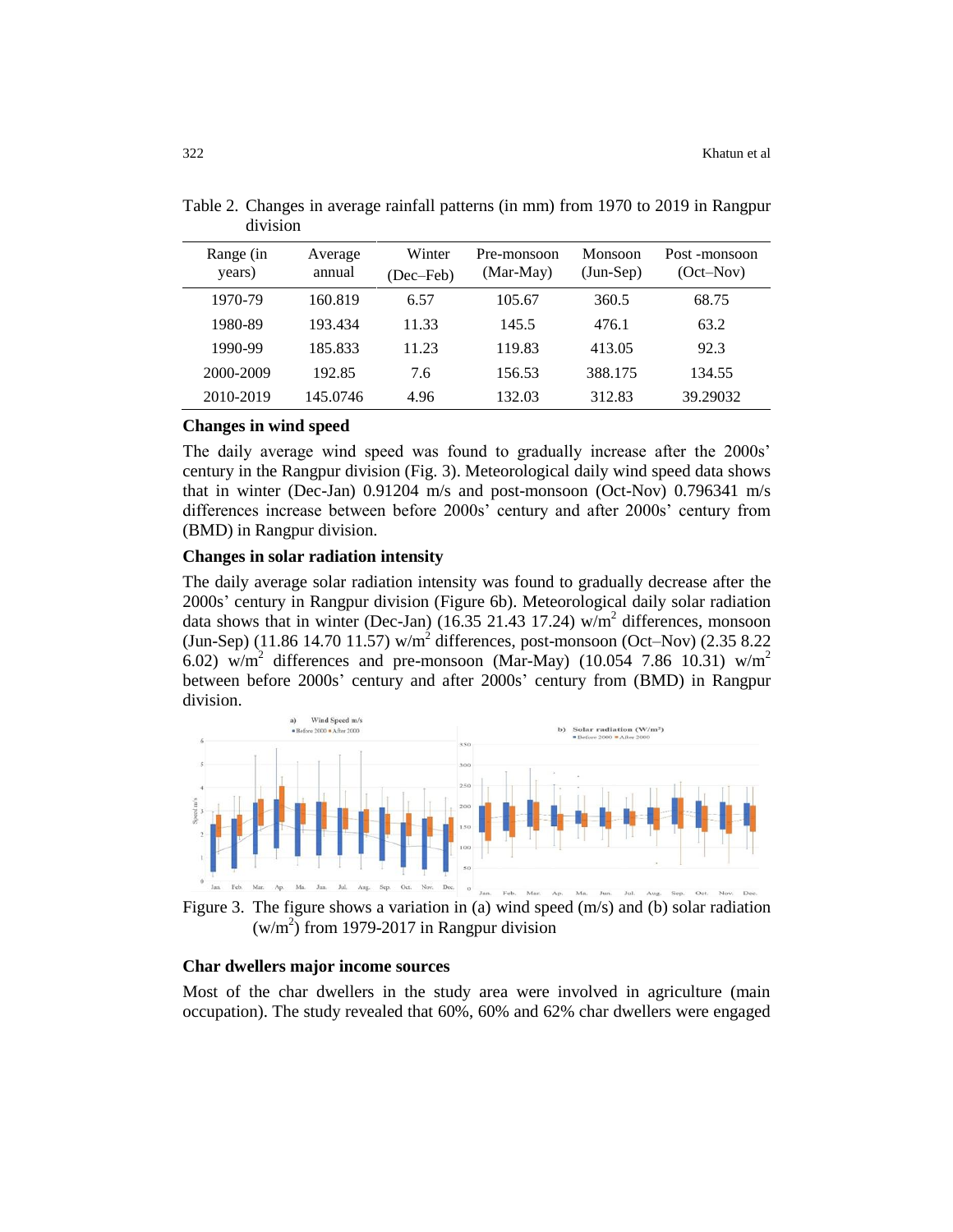in agriculture, 21%, 18% and 19% in livestock rearing, 10%, 15% and 11% in fishing, 5%, 5% and 5% in daily labor, 3%,1% and 2% in small business and average 1% others in South Shivkuthir, Char Bazra and Char



Figure 4. Char dwellers major income sources

Tangrakandy respectively (Fig.4). Roy et al. (2019) stated that 66% agriculture farming, 7% agriculture wage labor, 4% salaried, 8% business and 15% others which agreed more or less similar of the study. The evaluation of climate change impacts on agricultural production, food supply and agriculture-based livelihoods must consider the characteristics of the agro-ecosystem where particular climate-induced changes in biochemical processes are occurring, in order to determine the extent to which such changes in livelihood status as perceived by respondents among the various problems caused by climate change within 3 sites are below:

| Table 3. Respondents perceiving on livelihood status among the various problems |  |  |  |  |
|---------------------------------------------------------------------------------|--|--|--|--|
| caused by climate change                                                        |  |  |  |  |

| A. Income                                   | South Shivkuthir<br>$(N=100)$ |                 |               | Char Bazra<br>$(N=150)$ | Char Tangrakandy<br>$(N=150)$ |                 |  |  |
|---------------------------------------------|-------------------------------|-----------------|---------------|-------------------------|-------------------------------|-----------------|--|--|
|                                             | Curren<br>tly                 | 15 years<br>ago | Curr<br>ently | 15 years<br>ago         | Current<br>ly                 | 15 years<br>ago |  |  |
| a. Agricultural sources                     |                               |                 |               |                         |                               |                 |  |  |
| 1. Paddy                                    | 84%                           | 10%             | 81%           | 19%                     | 83%                           | 16%             |  |  |
| 2. Pulses and oil seeds                     | 85%                           | 24%             | 85%           | 26%                     | 86%                           | 21%             |  |  |
| 3. Fruit                                    | 81%                           | 21%             | 83%           | 18%                     | 82%                           | 17%             |  |  |
| 4. Vegetables                               | 85%                           | 22%             | 85%           | 25%                     | 83%                           | 23%             |  |  |
| 5. kaljira, ginger and<br>turmeric (Spices) | 75%                           | 19%             | 70%           | 21%                     | 73%                           | 18%             |  |  |
| 6. Fisheries/Aquaculture                    | 50%                           | 61%             | 55%           | 62%                     | 51%                           | 60%             |  |  |
| 7. Crab                                     | 51%                           | 61%             | 66%           | 61%                     | 60%                           | 67%             |  |  |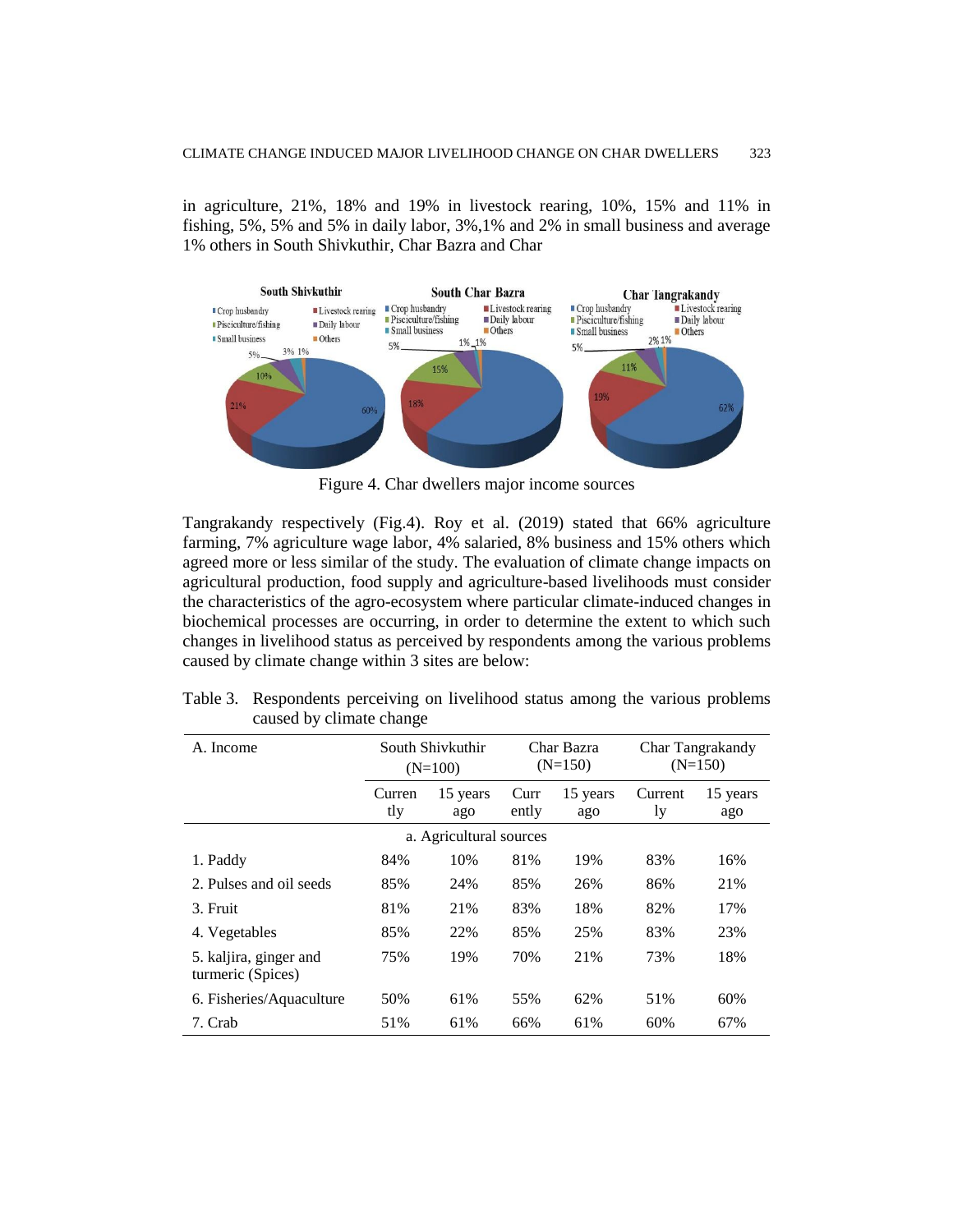| A. Income                                                         |               | South Shivkuthir<br>$(N=100)$ |               | Char Bazra<br>$(N=150)$ | Char Tangrakandy<br>$(N=150)$ |                 |
|-------------------------------------------------------------------|---------------|-------------------------------|---------------|-------------------------|-------------------------------|-----------------|
|                                                                   | Curren<br>tly | 15 years<br>ago               | Curr<br>ently | 15 years<br>ago         | Current<br>ly                 | 15 years<br>ago |
| 8. Livestock                                                      | 65%           | 25%                           | 64%           | 25%                     | 63%                           | 27%             |
| 9. Poultry                                                        | 67%           | 43%                           | 65%           | 45%                     | 67%                           | 48%             |
| 10. Wood lot/bamboo<br>garden                                     | 65%           | 20%                           | 63%           | 19%                     | 61%                           | 21%             |
| 11. Nursery                                                       | 80%           | 25%                           | 78%           | 23%                     | 73%                           | 26%             |
| 12. Other (Tobaco,<br>potato, etc.)                               | 73%           | 33%                           | 74%           | 39%                     | 78%                           | 35%             |
|                                                                   |               | b. Non-agricultural sources   |               |                         |                               |                 |
| 1. Small business                                                 | 39%           | 35%                           | 41%           | 31%                     | 40%                           | 33%             |
| 2. The laborer                                                    | 34%           | 26%                           | 35%           | 31%                     | 30%                           | 31%             |
| 3. Rickshaw/Van/Nasimon<br>/Horse/Carriage/Motorcy<br>cle Driving | 36%           | 13%                           | 40%           | 19%                     | 38%                           | 9%              |
| 4. Char sand sold                                                 | 31%           | 19%                           | 36%           | 14%                     | 36%                           | 17%             |
| 5. Making handicrafts                                             | 38%           | 15%                           | 29%           | 14%                     | 21%                           | 21%             |
| 6. Remittance<br>(domestic/foreign)                               | 40%           | 20%                           | 32%           | 15%                     | 34%                           | 23%             |
| 7. Services<br>(Govt./NGO/Private)                                | 20%           | 13%                           | 23%           | 21%                     | 19%                           | 21%             |

| B. Food security                                                 | The amount of food at different times |                               |               |                         |                               |                 |  |  |  |
|------------------------------------------------------------------|---------------------------------------|-------------------------------|---------------|-------------------------|-------------------------------|-----------------|--|--|--|
| (availability of nutritious)<br>food every month of the<br>year) |                                       | South Shivkuthir<br>$(N=100)$ |               | Char Bazra<br>$(N=150)$ | Char Tangrakandy<br>$(N=150)$ |                 |  |  |  |
|                                                                  | Curre<br>ntly                         | 15 years<br>ago               | Curre<br>ntly | 15 years<br>ago         | Current<br>ly                 | 15 years<br>ago |  |  |  |
| 1. Boishakh (April-May)                                          | 57%                                   | 16%                           | 60%           | 16%                     | 67%                           | 16%             |  |  |  |
| 2. Jaistha (May-June)                                            | 73%                                   | 17%                           | 75%           | 19%                     | 73%                           | 17%             |  |  |  |
| 3. Ashar (June-July)                                             | 85%                                   | 21%                           | 83%           | 21%                     | 85%                           | 19%             |  |  |  |
| 4. Shravan (July-August)                                         | 83%                                   | 22%                           | 84%           | 23%                     | 85%                           | 25%             |  |  |  |
| 5. Bhadra (August-<br>September)                                 | 85%                                   | 11%                           | 83%           | 18%                     | 75%                           | 11%             |  |  |  |
| 6. Ashwin (September-<br>October)                                | 89%                                   | 25%                           | 87%           | 27%                     | 79%                           | 23%             |  |  |  |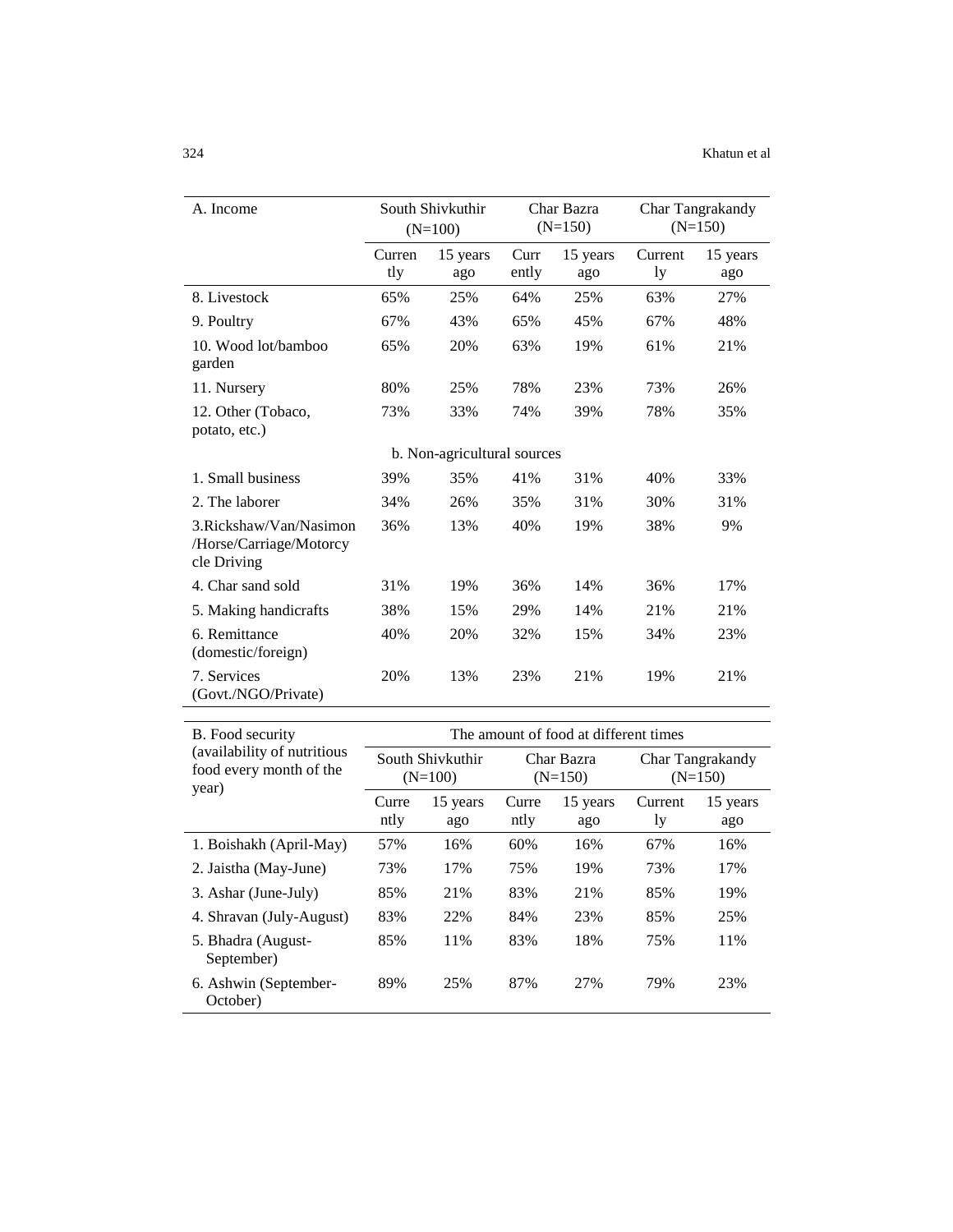| B. Food security                                                | The amount of food at different times  |                               |               |                         |                               |                 |  |  |
|-----------------------------------------------------------------|----------------------------------------|-------------------------------|---------------|-------------------------|-------------------------------|-----------------|--|--|
| (availability of nutritious<br>food every month of the<br>year) |                                        | South Shivkuthir<br>$(N=100)$ |               | Char Bazra<br>$(N=150)$ | Char Tangrakandy<br>$(N=150)$ |                 |  |  |
|                                                                 | Curre<br>ntly                          | 15 years<br>ago               | Curre<br>ntly | 15 years<br>ago         | Current<br>ly                 | 15 years<br>ago |  |  |
| 7. Kartik (October-<br>November)                                | 81%                                    | 33%                           | 86%           | 35%                     | 61%                           | 33%             |  |  |
| 8. Agrahayan (November-<br>December)                            | 85%                                    | 24%                           | 85%           | 27%                     | 75%                           | 24%             |  |  |
| 9. Poush (December-<br>January)                                 | 85%                                    | 20%                           | 83%           | 19%                     | 83%                           | 49%             |  |  |
| 10. Magh (January-<br>February)                                 | 80%                                    | 13%                           | 74%           | 15%                     | 84%                           | 13%             |  |  |
| 11. Falgun (February-<br>March)                                 | 77%                                    | 24%                           | 77%           | 24%                     | 77%                           | 24%             |  |  |
| 12. Chaitra (March-April)                                       | 81%                                    | 30%                           | 82%           | 35%                     | 82%                           | 36%             |  |  |
| C. Welfare                                                      | Satisfaction levels at different times |                               |               |                         |                               |                 |  |  |
|                                                                 | Curre<br>ntly                          | 15 years<br>ago               | Curre<br>ntly | 15 years<br>ago         | Current<br>1y                 | 15 years<br>ago |  |  |
| 1. Access to nutritious<br>food                                 | 82%                                    | 25%                           | 89%           | 22%                     | 79%                           | 22%             |  |  |
| 2. Access to safe drinking<br>water                             | 88%                                    | 27%                           | 88%           | 27%                     | 88%                           | 27%             |  |  |
| 3. Ability to support child<br>education costs                  | 21%                                    | 19%                           | 31%           | 20%                     | 31%                           | 25%             |  |  |
| 4. Easy availability of<br>irrigation water                     | 47%                                    | 31%                           | 47%           | 31%                     | 37%                           | 31%             |  |  |
| 5. Sanitary latrine access                                      | 43%                                    | 26%                           | 42%           | 26%                     | 45%                           | 26%             |  |  |
| 6. Availability of fire<br>wood                                 | 75%                                    | 25%                           | 75%           | 25%                     | 75%                           | 25%             |  |  |

25% 14% 25% 14% 25% 14%

60% 25% 62% 28% 65% 28%

58% 25% 60% 22% 62% 29%

7. Financial ability to provide better drug support for family

members

8. There are quality houses to stay

9. Daily expenses for family members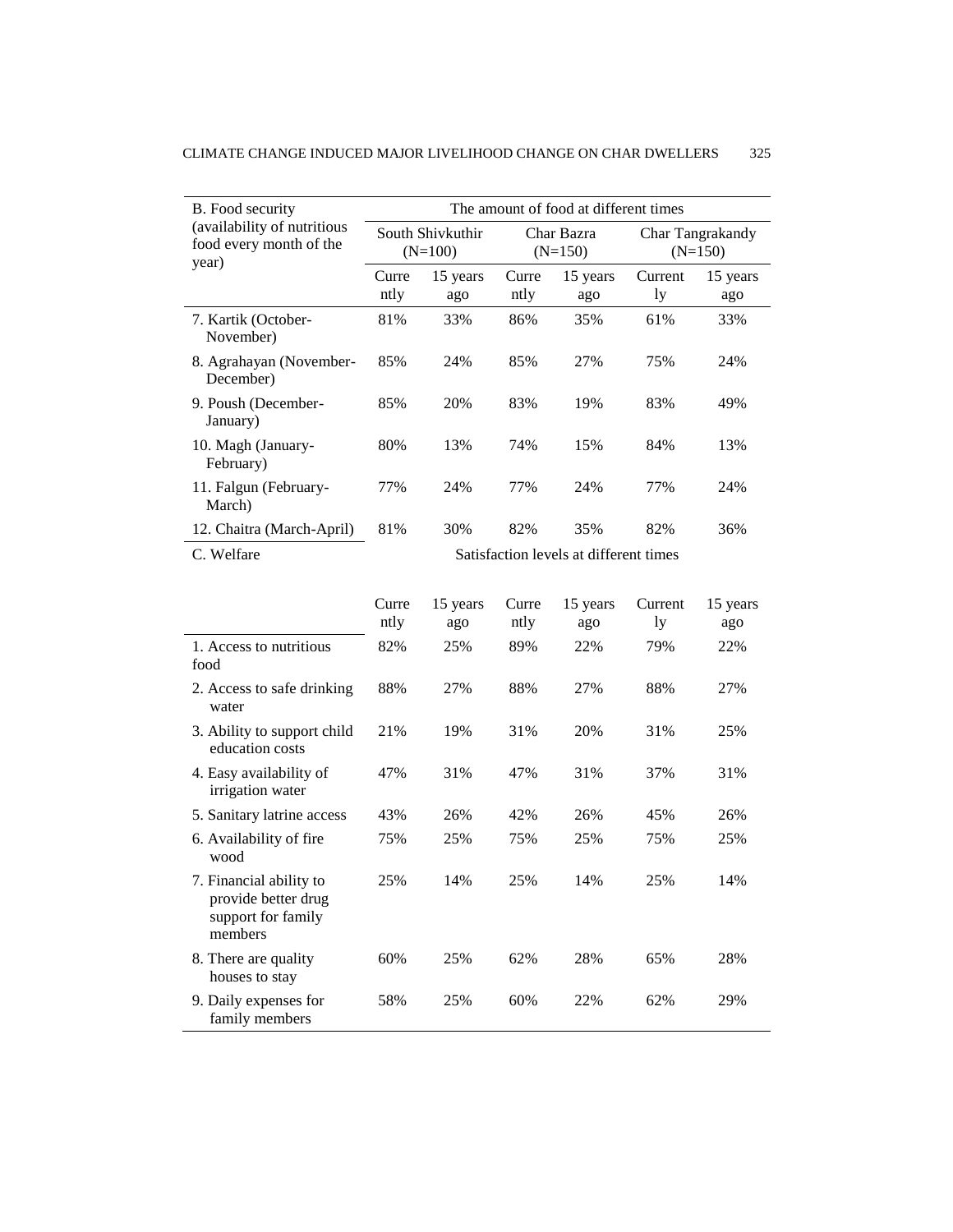### **Income**

Agricultural sources like paddy, pulses and oil seeds, fruit, vegetables, kaljira, ginger and turmeric (Spices), etc. earn fairly good (70 to 85%) than last 15 years ago (10 to 26%) good whereas fisheries/aquaculture and crab 50 to 51% earn good than last 15 years ago (60 to 66%) fairly good. Livestock is the best income source of char dwellers (63 to 65%) very good, poultry (65 to 67%) fairly good than last 15 years ago (25 to 27%) fairly good to good (43 to 48%), wood lot, nursery and others income sources earn fairly good to good (61 to 80%) than last 15 years ago (19 to 39%) bad to very bad (Table 3). b) Non-agricultural sources like small business, the laborer, rickshaw/van/nasimon/horse/motorcycle driving, char sand sold, making handicrafts, remittance (domestic/foreign), and services (Govt./NGO/private) etc. earn fairly good to good (19 to 41%) than last 15 years ago (9 to 35%) good to very bad in South Shivkuthir, Char Bazra and Char Tangrakandy, respectively.

#### **Food security**

In Boishakh (Apr-Ma), Jaistha (Ma-Jun) to Ashar (Jun-Jul) i.e. pre-monsoon to early monsoon season (Table 2) in char area, April to July are the hottest months (Figure 4a), highest maximum temperature ranging from  $32-36^{\circ}$ C is attained in the northern districts. Thunder storms occur in the season known as 'Kalbaishakhi, heavy rainfall with hails, flash flood occurs. Resulting char dwellers became workless, can't cultivated land and food deficiency occurred (85 to 57%) necessary availability more than last 15 years ago (16 to 21%) less availability. In Shravan (Juy-Aug), Bhadra (Aug-Sept) to Ashwin (Sept-Oct) i.e., monsoon to post-monsoon, wind speed remains light to moderate, the summer extreme temperatures fall, caused heavy rainfall and cyclone. Resulting char dwellers became unemployed, inundated crop land and house, house and land erosion, drinking water and food deficiency etc. occur (75 to 89%) necessary availability more than last 15 years ago (11 to 25%) less availability to very little. In Kartik (Oct-Nov), Agrahayan (Nov-Dec) to Poush (Dec-Jan) i.e. winter season. Rainfall decreases considerably, temperature falls noticeably, sometimes lowest temperature minimum fall below  $10^{0}$ C. At the time Monga (Oct-Nov) or starvation started in char areas, became food deficiency occur (61 to 85%) less availability more than last 15 years ago (19 to 49%) very little. In Magh (Jan-Feb), Falgun (Feb-Mar) to Chaitra (Mar-Apr) i.e., winter to early pre-monsoon season, very light northerly winds, dry weather and clear to occasionally cloudy sky with fog is the common characteristics of this season. The mean temperature is in the range of 8-25 $\degree$ C, sometimes minimum temperature goes below than 10 $\degree$ C and cold wave situation occurs in northern part of the country, less relative humidity (Figure 5a) but high sunshine (hours) (Figure 5b) which is perfect for winter/robi crops (74 to 84%) less availability more than last 15 years ago (13 to 36%) very little.

### **Welfare**

Respondent answered in relation of access to nutritious food, safe drinking water and daily expenses (58 to 88%) satisfactory more than last 15 years ago (22 to 2%)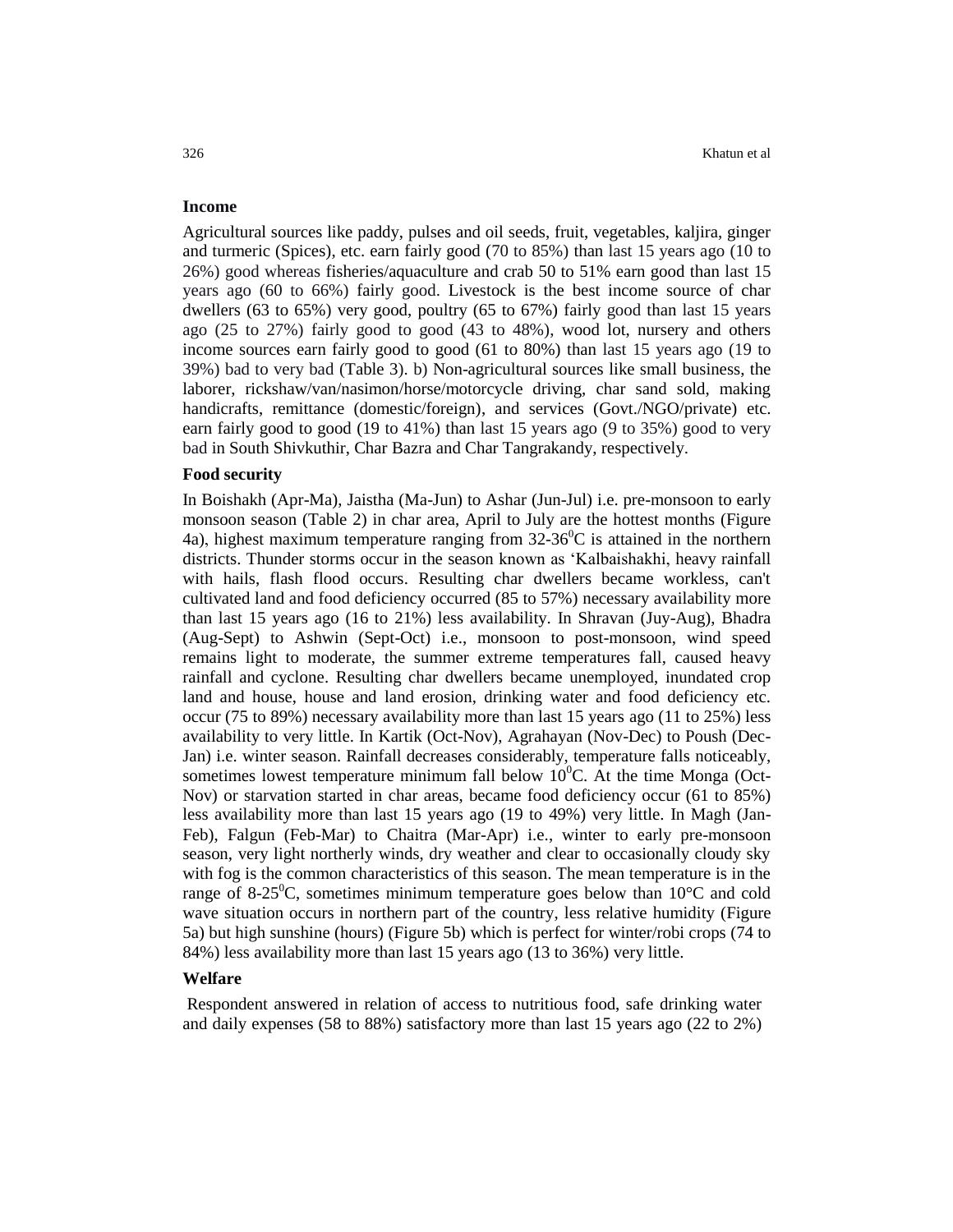disappointing to extremely frustrating. Easy availability of irrigation water, sanitary latrine access, availability of fire wood and quality houses to stay (43 to 75%) satisfactory to disappointing more than last 15 years ago (25 to 31%) disappointing to extremely frustrating. Ability to support child education costs and provide better drug support for family members (21 to 31%) satisfactory more than last 15 years ago (14 to 15%) extremely frustrating.

| Climatic<br>stressors | Impacts on char livelihoods                                                                                                                                                                                       |
|-----------------------|-------------------------------------------------------------------------------------------------------------------------------------------------------------------------------------------------------------------|
| Flooding              | Damage of rice, wheat, crops, and vegetables; the Death of livestock and                                                                                                                                          |
| and                   | poultry;                                                                                                                                                                                                          |
| inundation            | Devastating homestead lands; Infrastructures, markets, and communication<br>networks; Decrease in labor force activities; destroying income source,<br>different disease attack.                                  |
| Riverbank<br>erosion  | Engulfing cultivable and homestead lands; Destroying crops' fields;<br>Disappearing homes, shops, vegetable gardens, village roads, and markets<br>damaging livestock and grazing fields, food-deficit and hunger |
| Drought and           | Affecting paddy, vegetables, crop cycles and diversification; Crisis of                                                                                                                                           |
| extreme               | irrigation water, depending on rainwater; Declining groundwater levels,                                                                                                                                           |
| temperature,          | reduction in drinking water sources, migration and loss of livestock; Crisis                                                                                                                                      |
| heatwaye              | of agro-based activities, dying meadows, faltering yields.                                                                                                                                                        |
| Huge and              | Decreasing rice production, winter crops, and vegetable growth and                                                                                                                                                |
| untimely              | seedlings;                                                                                                                                                                                                        |
| rainfalls             | Crisis in rainwater harvesting, crop cycle change; Increased pests and<br>pathogens in crops, livestock disease, and drought (particularly affecting<br>paddy crops and vegetables), price hikes                  |
| Cold wave,            | Attacking pests and insects, crops and livestock diseases; Limiting labor                                                                                                                                         |
| dense fog             | force activities and loss of vegetables and crops production.                                                                                                                                                     |

Table 4. Climatic stressors and their impacts on char livelihoods

### **Effect on agricultural practice system and livelihood**

In the study area, it was a noticeable change in crop practices compared to the previous. The farmers growing major cultivated crops were rice, jute, potato, nut, maize, cabbage, Chili, pumpkin, cauliflower, bean, eggplant, cucumber, tomato, carrot, radish, tobacco, and the varieties of rice are Binadhan-7, Aush, Skim (ACI-2, BR-3, and BR-8) and Aman (Sarna, Guti-Sarna, Sarna-29, Sarna-52, BR-11, and China), etc. rather than cultivating the traditional crops. This change in crop practice is due to the increases of daily average  $T_{\text{max}}$  and  $T_{\text{min}}$ , rainfall pattern, sunshine hours, i.e., climatic change. Temperature and its intensity have been increased day by day.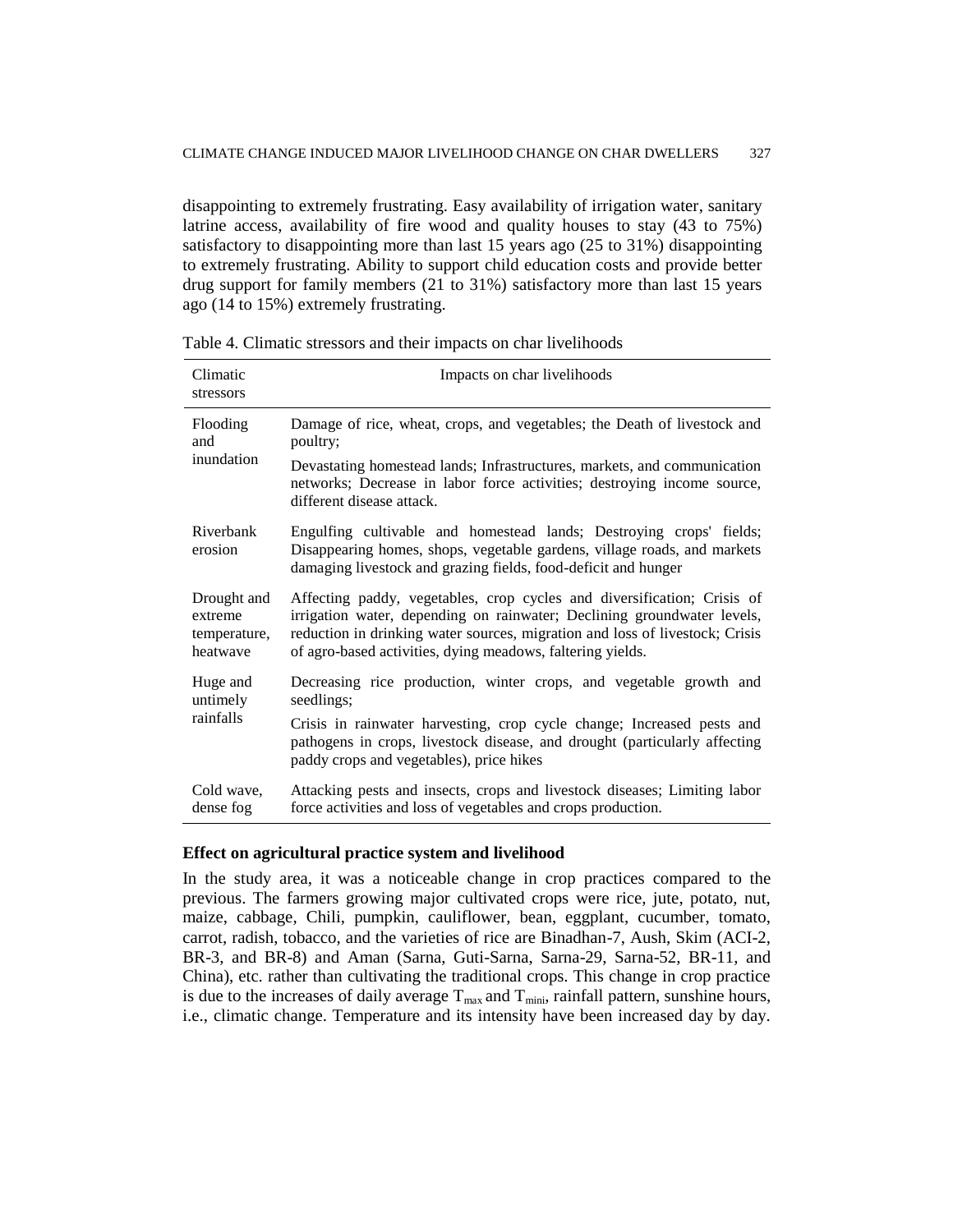Sunshine hours shorting (before 2000s' than after 2000s' century), erratic rainfall with long-lasting alterations is directly made a linkage with another climatic variable which may appear unbearable and unexpected events. Particularly, households headed by educated heads, having more family size in productive age group, having fewer dependents, access of information, having financial and extension services, having easy access of physical capitals, having better infrastructure and built up assets were found to be the contributing factors which make difference in adaptive capacity (Asfaw et al., 2021). The majority of respondents in the study area are engaged in mixed farming livelihood systems (livestock and crop production). Adaptation measures in the livestock production system has also been made using herd splitting, herd diversification, livestock mobility, use of sheep and goats rather than cattle, engaging in crop production, temporal migration and off-farm activities. According to the questionnaire, char dwellers were asked about climatic stressors and their impacts (Table 4) on their livelihoods, by remember, understanding, applied, analyzed, evolution, and innovation were listed below:

### **CONCLUSION**

Most of the char dwellers are either poor or hardcore poor due to flooding, riverbank erosion, extreme temperature, uneven rainfall, low humidity, decreasing sunshine hours, and cold waves are influencing their agricultural practices and major source of income. Short-term adjustments to climate change include efforts to optimize production without major system changes like change in crop variety and planting date, use of irrigation and water harvesting schemes, tree planting etc., in long-term, land use change, crops with high inter-annual variability in production may be substituted by crops with lower productivity but more stable yields and also useful for the conservation of soil moisture. Besides, slow technology transfer, quality seeds supply, adequate irrigation, storage, marketing and credit facilities. It is an important note that sometimes fertilizer and pesticide require very less or no need because of sediment. So, for sustainable livelihoods, immediate development programs should be taken to enhance adaptive capacity.

### **ACKNOWLEDGEMENT**

The authors are grateful to the Ministry of Science and Technology (MoST), Government of the People's Republic of Bangladesh for providing financial support to implement the research work purposively.

#### **REFERENCES**

Asfaw, A., Bantider, A., Simane, B. and Hassen, A. (2021). Smallholder farmers' livelihood vulnerability to climate change-induced hazards: agroecology-based comparative analysis in Northcentral Ethiopia (Woleka Sub-basin). *Heliyon*, *7*(4): e06761.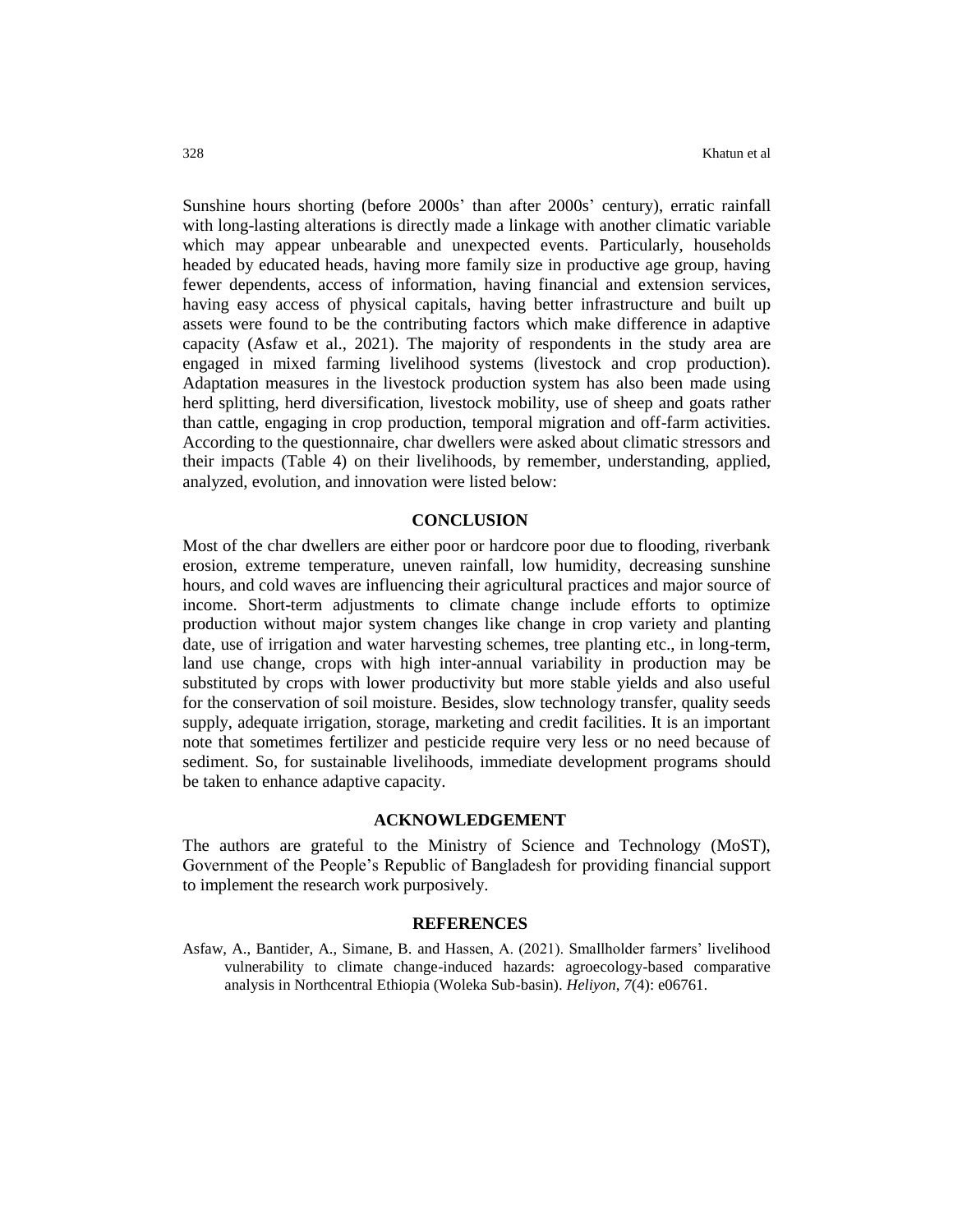- Bhatta, L.D., van Oort, B.E.H., Stork, N.E. and Baral, H. (2015). Ecosystem services and livelihoods in a changing climate: Understanding local adaptations in the Upper Koshi, Nepal. *International Journal of Biodiversity Science, Ecosystem Services & Management*, 11(2): 145-155.
- Ellis, F. (2000). Rural livelihoods and diversity in developing countries. Oxford university Press.
- Government of Bangladesh, Ministry of Environment and Forest. (2005). National Adaptation Programs of Action (NAPA), Dhaka, Bangladesh.
- Government of Bangladesh. (2011). The Sixth Five-year Plan, 2011-2015. Ministry of Planning, Govt. of the People's Republic of Bangladesh, Dhaka
- Hossain, B., Sohel, M.S. and Ryakitimbo, C.M. (2020). Climate change induced extreme flood disaster in Bangladesh: Implications on people's livelihoods in the Char Village and their coping mechanisms. *Progress in Disaster Science*, 6: 100079.
- Islam, M.R. (2018). Climate change, natural disasters and socioeconomic livelihood vulnerabilities: migration decision among the Char land people in Bangladesh. *Social Indicators Research*, 136(2): 575-593.
- Islam, M.R., and Hossain, D. (2014). Island char resources mobilization (ICRM): Changes of livelihoods of vulnerable people in Bangladesh. *Social Indicators Research*, 117(3): 1033-1054.
- Kelly, C. and Chowdhury, M.K. (2002). Poverty, disasters and the environment in Bangladesh: a quantitative and qualitative assessment of causal linkages. *Bangladesh Issues Paper. UK Department for International Development, Dhaka*.
- Meehl, G.A., Washington, W.M., Wigley, T.M.L., Arblaster, J.M. and Dai, A. (2003). Solar and greenhouse gas forcing and climate response in the twentieth century. *Journal of Climate*, 16(3): 426-444.
- Mondal, M.S., Rahman, M.A., Mukherjee, N., Huq, H., and Rahman, R. (2015). Hydroclimatic hazards for crops and cropping system in the chars of the Jamuna River and potential adaptation options. *Natural hazards*, 76(3): 1431-1455.
- Paul, S., and Islam, M.R. (2015). Ultra-poor char people's rights to development and accessibility to public services: A case of Bangladesh. *Habitat International*, 48: 113- 121.
- Reed, M.S., Podesta, G., Fazey, I., Geeson, N., Hessel, R., Hubacek, K. and Thomas, A.D. (2013). Combining analytical frameworks to assess livelihood vulnerability to climate change and analyze adaptation options. *Ecological Economics*, 94: 66-77.
- Rind, D. and Overpeck, J. (1993). Hypothesized causes of decade-to-century-scale climate variability: climate model results. *Quaternary Science Reviews*, 12(6): 357-374.
- Roy, D., Sarker Dev, D. and Sheheli, S. (2019). Food security in Bangladesh: insight from available literature. *Journal of Nutrition and Food Security*, 4(1): 66-75.
- Van den Besselaar, E.J., Sanchez‐Lorenzo, A., Wild, M., Klein Tank, A.M. and De Laat, A.T.J. (2015). Relationship between sunshine duration and temperature trends across Europe since the second half of the twentieth century. *Journal of Geophysical Research: Atmospheres*, 120(20): 10-823.